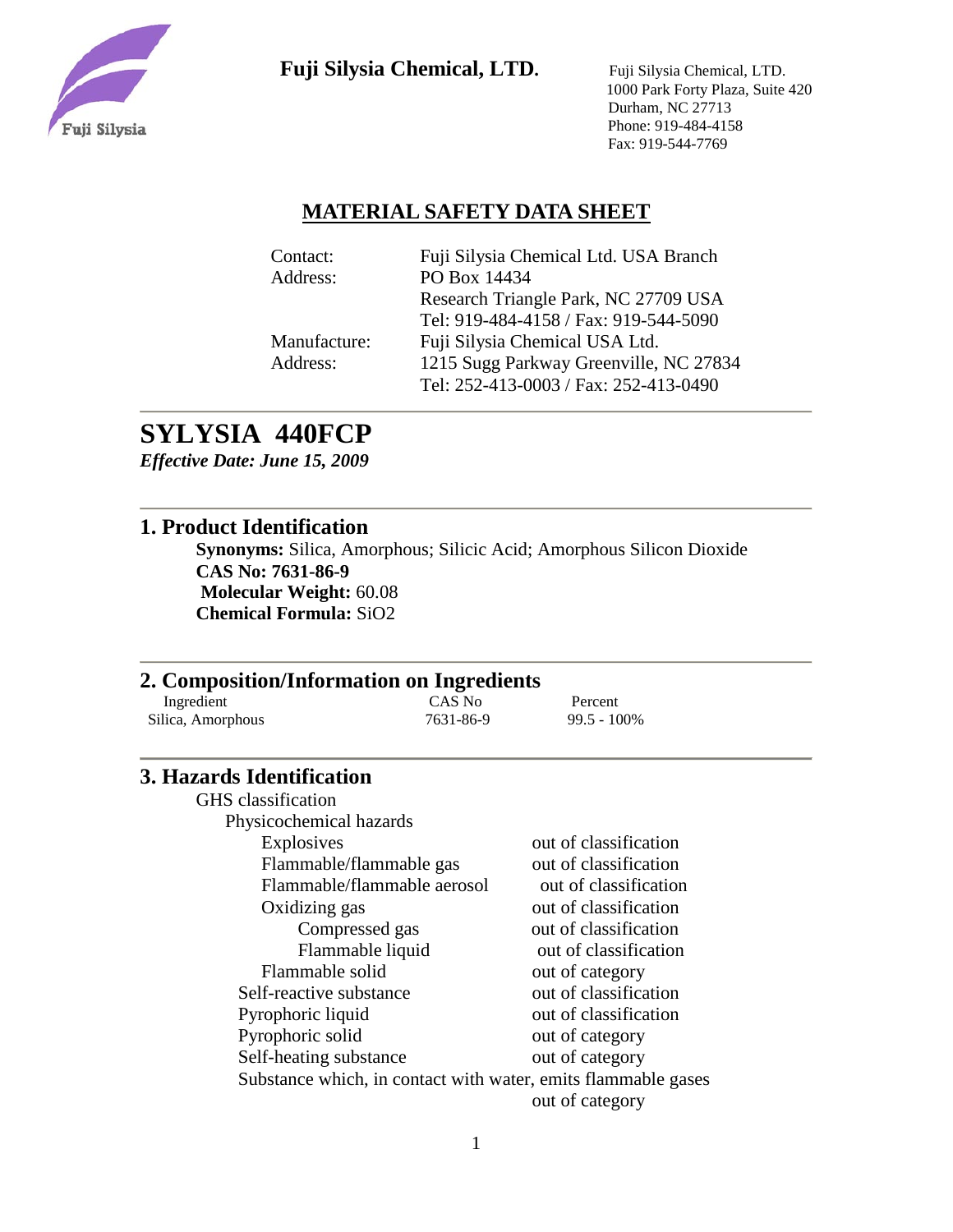

 1000 Park Forty Plaza, Suite 420 Durham, NC 27713 Phone: 919-484-4158 Fax: 919-544-7769

| Oxidizing liquid                                    | out of classification |  |
|-----------------------------------------------------|-----------------------|--|
| Oxidizing solid                                     | can not be classified |  |
| Organic peroxide                                    | out of classification |  |
| Corrosive to metal substance                        | can not be classified |  |
| <b>Health hazards</b>                               |                       |  |
| Acute toxicity (ingestion)                          | out of category       |  |
| Acute toxicity (skin)                               | out of category       |  |
| Acute toxicity (inhalation/gas)                     | out of classification |  |
| Acute toxicity (inhalation/vapor)                   | out of classification |  |
| Acute toxicity (inhalation/dust)                    | can not be classified |  |
| Acute toxicity (inhalation/mist)                    | can not be classified |  |
| Skin corrosive/irritation                           | out of category       |  |
| Serious eye damage/eye irritation                   | category 2B           |  |
| Respiratory sensitizer                              | can not be classified |  |
| Skin sensitizer                                     | can not be classified |  |
| Generative cell mutagen                             | out of category       |  |
| Carcinogen                                          | out of category       |  |
| Reproductive toxicity                               | can not be classified |  |
| Specific target organ systemic toxicity             |                       |  |
| (single exposure)                                   | can not be classified |  |
| Specific target organ systemic toxicity             |                       |  |
| (repetition exposure)                               | can not be classified |  |
| <b>Aspiration hazards</b>                           | can not be classified |  |
| <b>Environmental hazards</b>                        |                       |  |
| Hazardous to the aquatic environment acute toxicity |                       |  |
|                                                     | can not be classified |  |

 Hazardous to the aquatic environment chronic toxicity can not be classified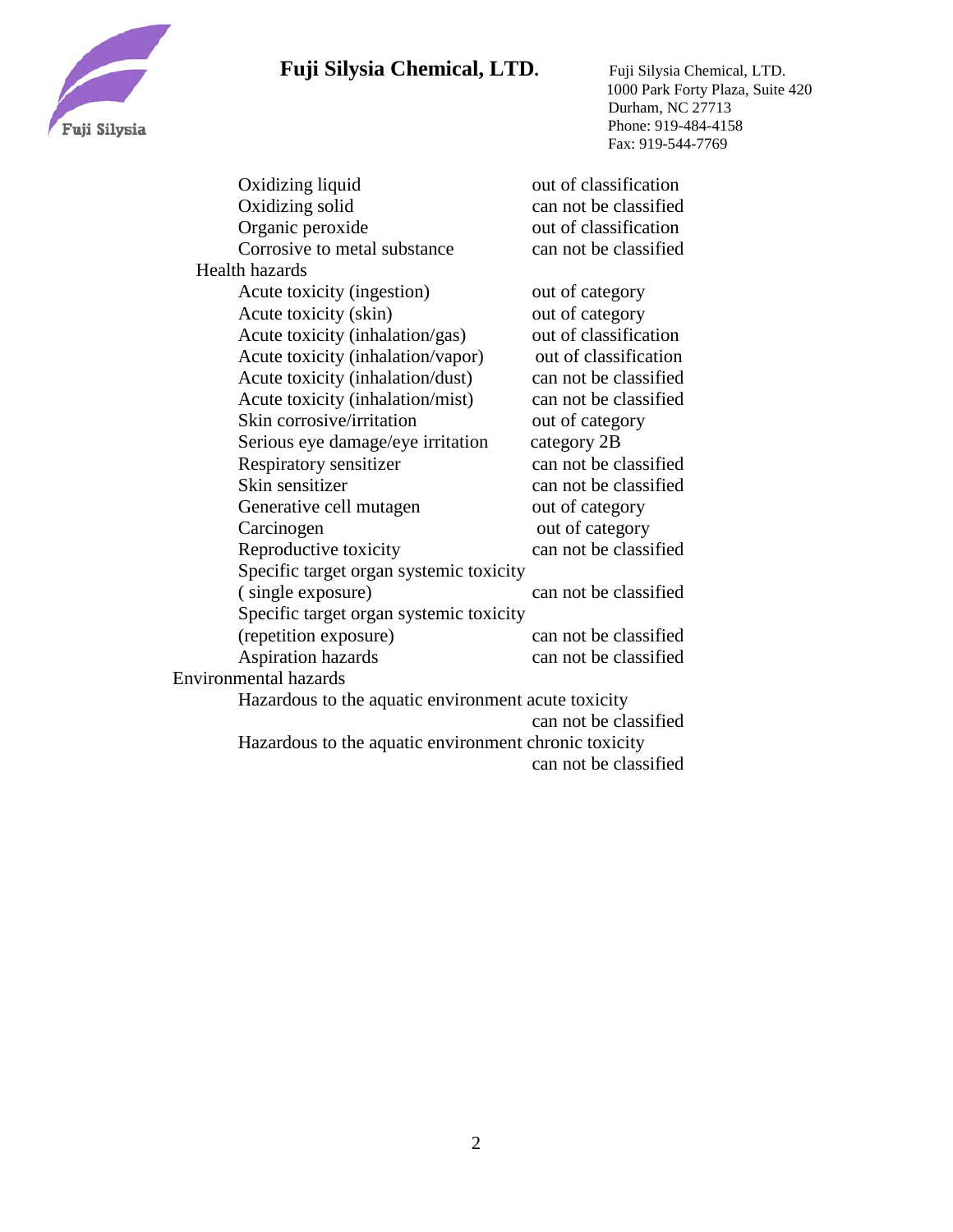

 1000 Park Forty Plaza, Suite 420 Durham, NC 27713 Phone: 919-484-4158 Fax: 919-544-7769

### **Emergency Overview**

### **AFFECTS RESPIRATORY SYSTEM. CAUSES IRRITATION TO EYES.**

#### **Potential Health Effects Inhalation:**

May cause dryness and irritation to mucous membranes, nose, and throat. Symptoms may include coughing, sore throat, dyspnea, wheezing, and nonspecific chest illnesses.

#### **Ingestion:**

No adverse effects expected.

#### **Skin Contact:**

May cause irritation with dryness and abrasion.

#### **Eye Contact:**

Causes irritation, redness, and pain.

#### **Chronic Exposure:**

Repeated exposure may cause symptoms similar to the effects on the above.

**Aggravation of Pre-existing Conditions:** No information found.







### **4. First Aid Measures**

#### **Inhalation:**

Remove to fresh air. Get medical attention for any breathing difficulty. **Ingestion:**

Give several glasses of water to drink to dilute. If large amounts were swallowed, get medical advice.

#### **Skin Contact:**

Wash exposed area with soap and water. Get medical advice if irritation develops.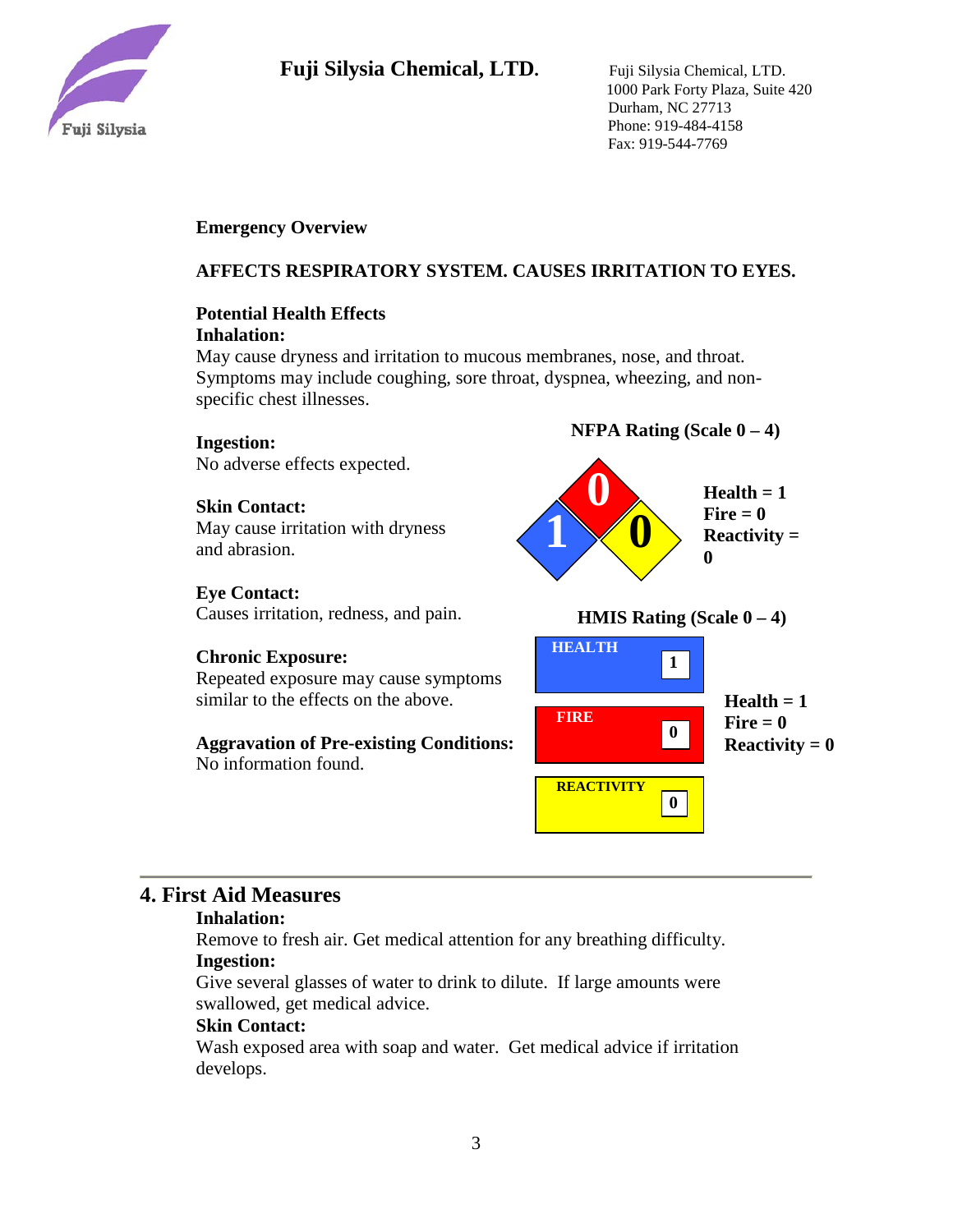

 1000 Park Forty Plaza, Suite 420 Durham, NC 27713 Phone: 919-484-4158 Fax: 919-544-7769

### **Eye Contact:**

Immediately flush eyes with plenty of water for at least 15 minutes, lifting lower and upper eyelids occasionally. Get medical attention immediately.

## **5. Fire Fighting Measures**

**Fire:** Not considered to be a fire hazard.

**Explosion:** Not considered to be an explosion hazard.

#### **Fire Extinguishing Media:**

Use any means suitable for extinguishing surrounding fire.

#### **Special Information:**

Use protective clothing and breathing equipment appropriate for the surrounding fire.

### **6. Accidental Release Measures**

 If its use requires manual handling, wear long sleeves and close-weave cotton glove with tight-fitting wristlets. An approved dust mask should be worn if dust is generated during handling. Sweep or preferably vacuum up and collect in suitable containers for recovery or disposal.

### **7. Handling and Storage**

Keep in a tightly closed container, stored in a cool, dry, ventilated area. Protect against physical damage. Take precautions a static electric spark. Isolate from incompatible substances. Containers of this material may be hazardous when empty since they retain product residues (dust, solids); observe all warnings and precautions listed for the product.

### **8. Exposure Controls/Personal Protection**

### **Airborne Exposure Limits:**

Amorphous Silica:

- OSHA Silica gel – PEL –  $80$ mg/m<sup>3</sup> /%SiO<sub>2</sub>

- ACGIH Threshold Limit Value (TLV): 10 mg/m3 (TWA) inhalable particulate; 3 mg/m3 (TWA) respirable particulate.

### **Ventilation System:**

A system of local and/or general exhaust is recommended to keep employee exposures below the Airborne Exposure Limits. Local exhaust ventilation is generally preferred because it can control the emissions of the contaminant at its source, preventing dispersion of it into the general work area. Please refer to the ACGIH document, *Industrial Ventilation, A Manual of Recommended Practices*, most recent edition, for details.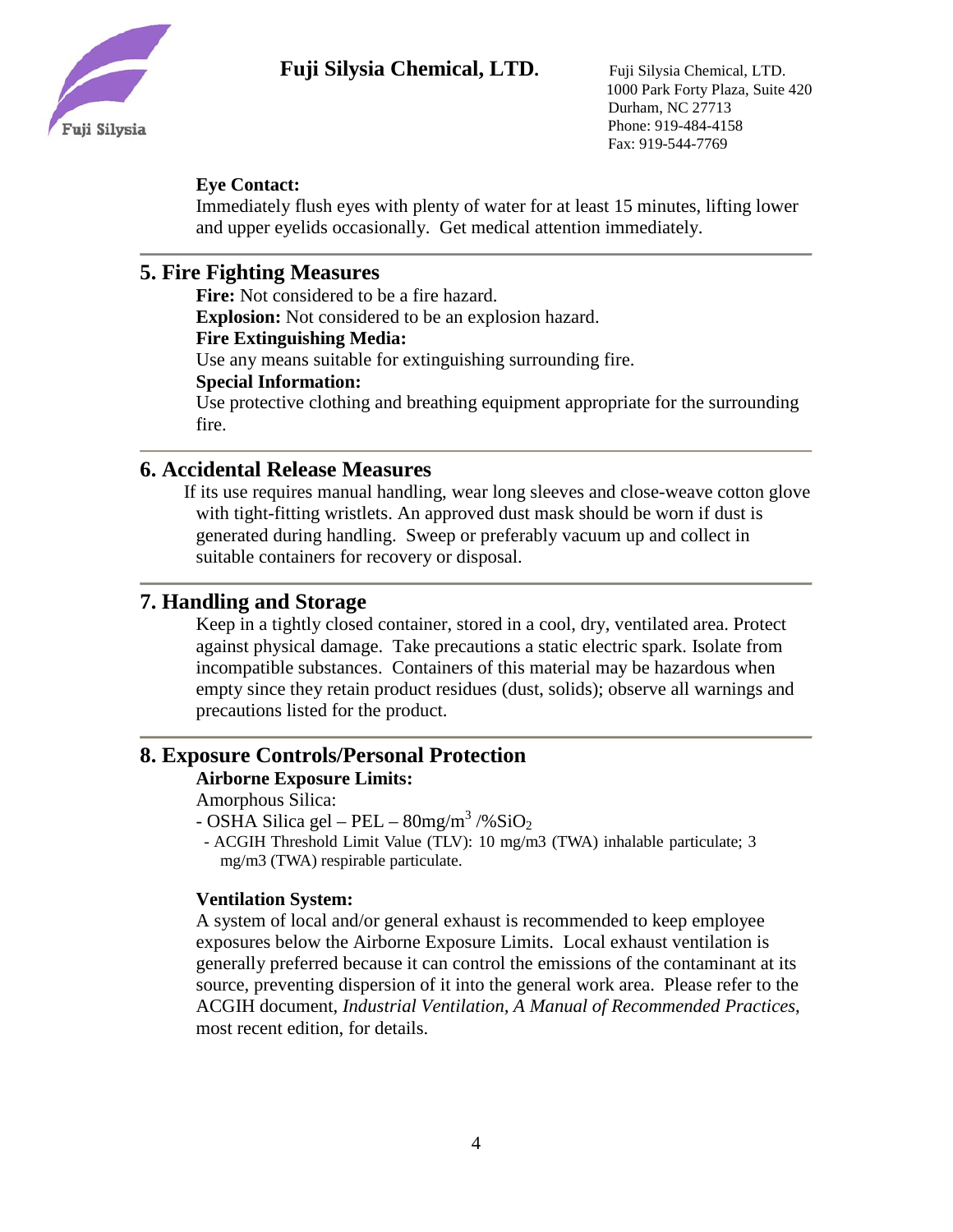

 1000 Park Forty Plaza, Suite 420 Durham, NC 27713 Phone: 919-484-4158 Fax: 919-544-7769

#### **Personal Respirators:**

If its use requires manual handling, wear long sleeves and close-weave cotton gloves with tight-fitting wristlets. If dusty conditions prevail, use of an approved NIOSH/MSHA dust respirator is recommended. Wear goggles if dust causes eye discomfort

#### **Skin Protection:**

Wear protective gloves and clean body-covering clothing.

#### **Eye Protection:**

Use chemical safety goggles and/or full face shield where dusting or splashing of solutions is possible. Maintain eye wash fountain and quick-drench facilities in work area.

### **9. Physical and Chemical Properties**

| <b>Appearance</b>                                       | : Dry, white powder                                                |  |  |
|---------------------------------------------------------|--------------------------------------------------------------------|--|--|
| Odor                                                    | : Odorless.                                                        |  |  |
| <b>Solubility</b>                                       | : Insoluble in water.                                              |  |  |
| <b>Specific Gravity</b>                                 | : 2.20                                                             |  |  |
| pH                                                      | $: 3.0 - 8.0$                                                      |  |  |
| <b>Boiling Point</b>                                    | $: 2230$ deg. C                                                    |  |  |
| <b>Melting Point</b>                                    | : $1610 \deg$ . C                                                  |  |  |
| <b>Vapor Density (Air=1)</b>                            | : No information found.                                            |  |  |
|                                                         | <b>Vapor Pressure (mm Hg)</b> : $10 \text{ @ } 1732 \text{ deg.C}$ |  |  |
| <b>Evaporation Rate (BuAc=1):</b> No information found. |                                                                    |  |  |
|                                                         |                                                                    |  |  |

### **10. Stability and Reactivity**

#### **Stability:**

Stable under ordinary conditions of use and storage. **Hazardous Decomposition Products:** No information found. **Hazardous Polymerization:** Will not occur. **Incompatibilities:** Hydrogen fluoride, fluorine, xenon hexafluoride, oxygen difluoride, and chlorine trifluoride.

#### **Conditions to Avoid:**

Heat, flame, ignition sources, dusting, moisture and incompatibles.

# **11. Toxicological Information**

ANIMAL TOXICOLOGY: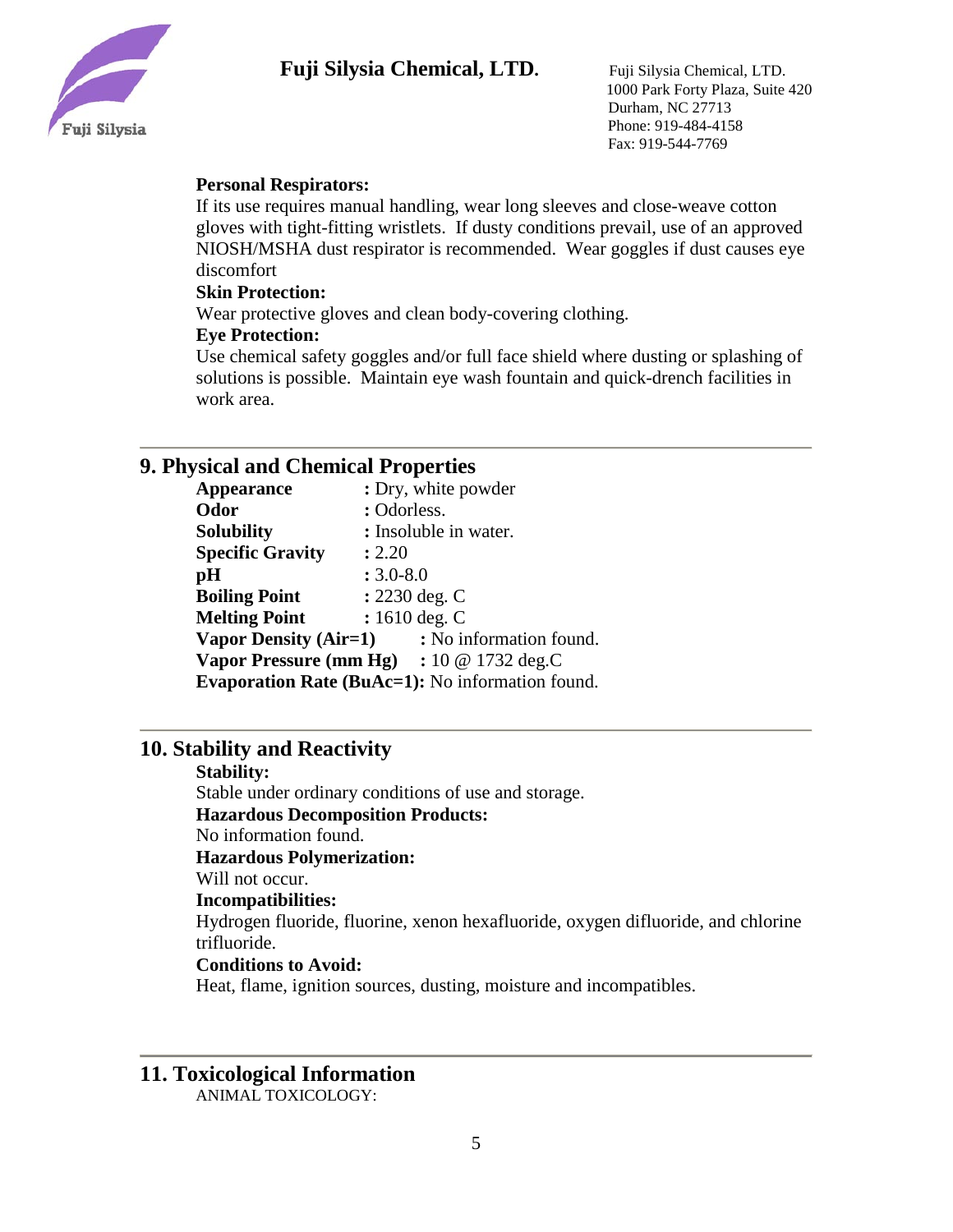

TESTS FOR DOT HAZARD CLASSIFICATION: 1-hour  $LC50$  (rat)  $>$  2mg/l 48-hour Oral LD50 (rat) est. > 31,600 mg/kg 48-hour Dermal LD50 (rabbit) est. > 2,000 mg/kg Not considered an ocular irritant. TESTS FOR FDA APPROVAL FOR USE IN FOODS: LD50 (mice) 8,000 mg/kg (limit of test) LD50 (rats) 4,500 mg/kg (limit of test) 6 monthsユ feeding tests (rats) at levels up to 10% of diet produced no effects. -------------------------------------Cancer Lists------------------------------------------------------ Ingredient IARC Category

## **12. Ecological Information**

**Environmental Fate:** No information found. **Environmental Toxicity:** No information found.

Silica, Amorphous (7631-86-9) 3

### **13. Disposal Considerations**

Whatever cannot be saved for recovery or recycling should be managed in an appropriate and approved waste disposal facility. Processing, use or contamination of this product may change the waste management options. State and local disposal regulations may differ from federal disposal regulations. Dispose of container and unused contents in accordance with federal, state and local requirements.

### **14. Transport Information**

Not regulated.

### **15. Regulatory Information**

| U.S. Federal Regulations   | TSCA 8 (b) inventory: SILICA GEL          |  |
|----------------------------|-------------------------------------------|--|
|                            | WHMIS (Canada): Not controlled under      |  |
|                            | WHMIS (Canada)                            |  |
|                            | CEPA DSL: SILICA GEL                      |  |
| International regulations  |                                           |  |
|                            | <b>SILICA GEL 231-545-4</b><br>EINECS:    |  |
|                            | DSCL (EEC): R36/37/38-Irritating to eyes, |  |
|                            | respiratory system and skin.              |  |
| <b>International Lists</b> | Australia (NICNAS): SILICA GEL            |  |
|                            | Japan (MITI): SILICA GEL                  |  |
|                            | Korea (TCCL): SILICA GEL                  |  |